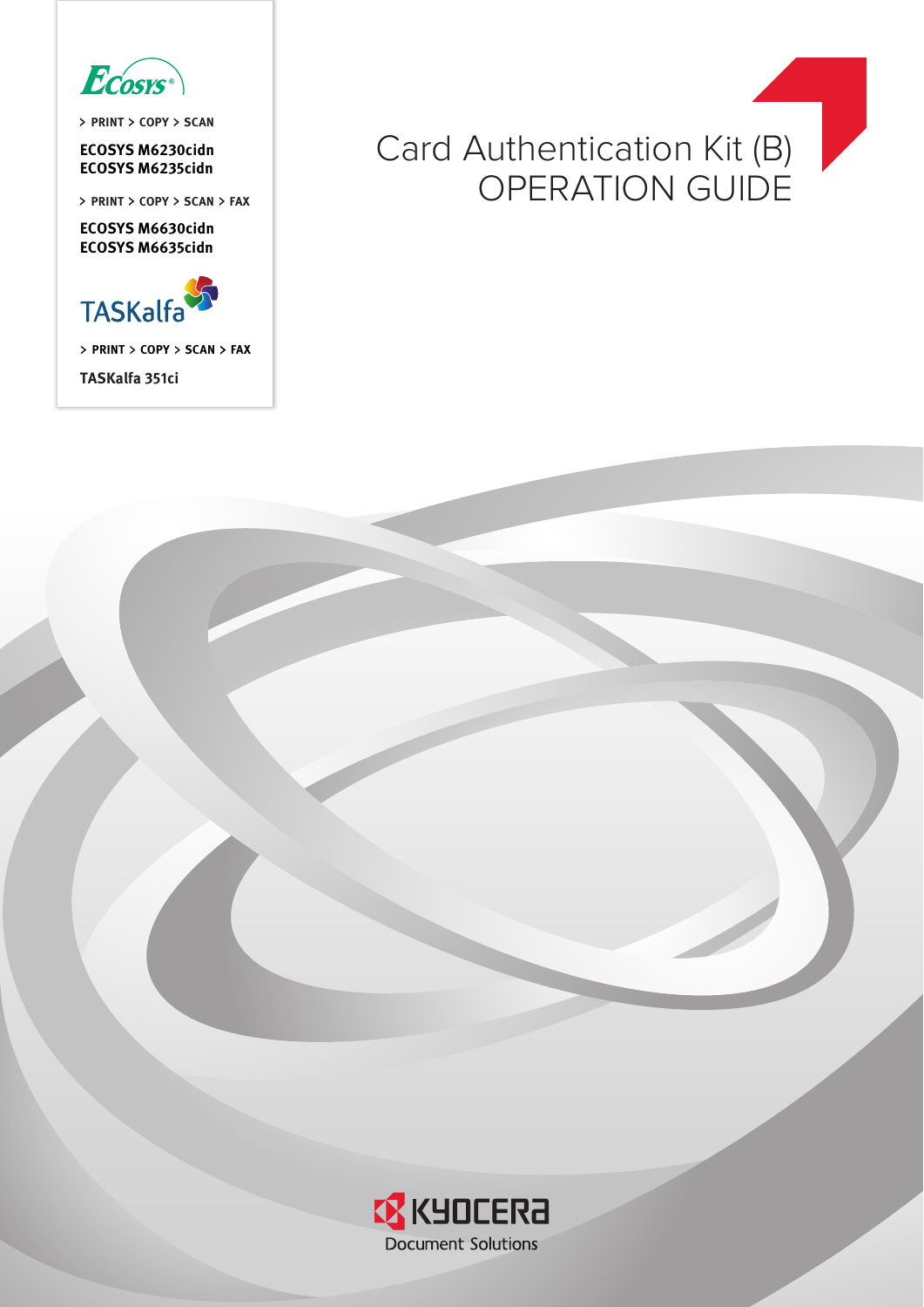## Card Authentication Kit (B) Operation Guide

## Introduction

Thank you for purchasing our Card Authentication Kit (B).

This product enables you to use the ID card user authentication system.

## **Precautions**

To install the optional function, you need the **License Key**. Please access the designated website of your dealer or service representative, and register "**Machine No.**" indicated on your machine and "**Product ID**" indicated on the **License Certificate** supplied with the product to issue the **License Key**.

For ID card reading, refer to the instructions of the card reader.

For User Login setting and user registration, refer to *User Authentication and Accounting (User Login, Job Accounting)* in the *Operation Guide* of the machine.

To make local authentication using your ID card, you need to register the ID card information in the Local User List you are pre-registered on. For registration procedure, refer to the *[To register the ID card information](#page-2-0)*.

To make network authentication using your ID card, you need to install the KYOCERA Net Manager on the network authentication server. Register the user from the server and enter the ID card's ID number. Refer to the *KYOCERA Net Manager Install Manual* for details.

## Activation of Card Authentication Kit(B)

Activate the ID CARD from the operation panel on the machine.

- 1 Press the **System Menu/Counter** key and then press [System/Network]. If user login administration is disabled, the user authentication screen appears. Enter your login user name and password and then press [Login]. For this, you need to log in with administrator privileges.
- 2 Press [Optional Function].
- 3 The optional function screen is displayed. Select CARD AUTHENTICA... and press [Activate].
- 4 Select [Official] and press [Next].

NOTE: To use the application as a trial, select [Trial] without entering the license key.

- 5 The **License Key** entry screen is displayed. Enter the **License Key** using the numeric keys and press [OK].
- 6 The confirmation screen appears. Confirm the product name CARD AUTHENTICATION KIT(B) and press [Yes].

## Setting User Login

Make the settings of Local Authentication or Network Authentication of User Login in User Login/Job Accounting on the machine.

NOTE: For User Login setting, refer to *User Authentication and Accounting (User Login, Job Accounting)* in the *Operation Guide* of the machine.

When you enable *User Login* on the machine, you need to make the setting of user account for the printer driver in order to print by the computer. For details, refer to the *Printer Driver User Guide*, *Device Settings*, and *Administrator Settings*.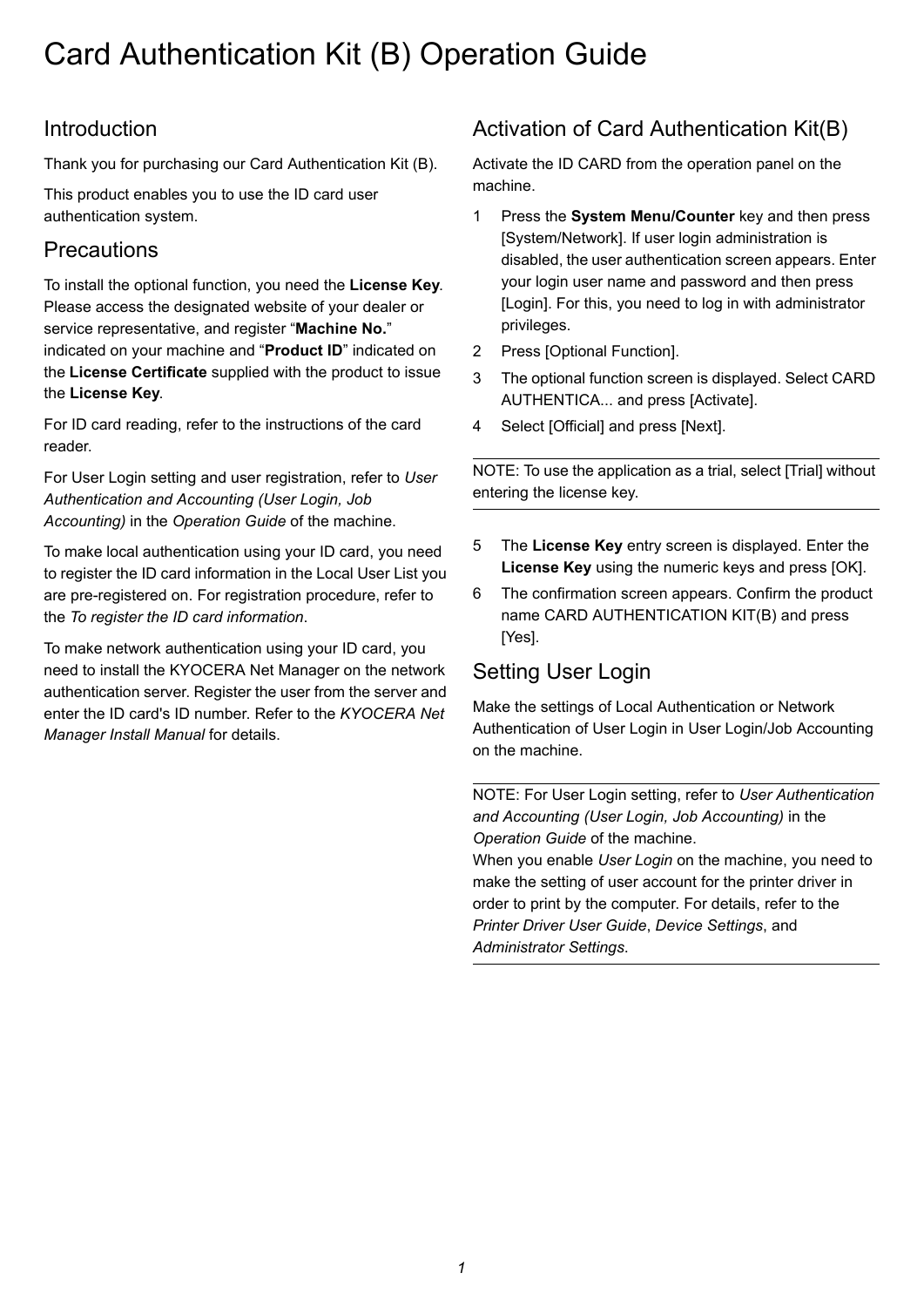## Registering/deleting the ID card information

The procedures below are to register or delete the card information of a pre-registered user.

For new registration or change of user information on *Local User List*, refer to *Management* in the *Operation Guide* of the machine.

#### <span id="page-2-0"></span>To register the ID card information

To login using the ID card, you need to register the ID card information in the user information.

Follow the steps below.

1 Press the **System Menu/Counter** key.

NOTE: If *Local Authentication* has been set in *User Login*, the *ID Card Login* screen appears. Refer to *[Login](#page-3-0)* on the back side or the procedure of *[Keyboard Login](#page-3-1)*, and login using the ID card registered with administrator privileges or using the login user name.

To enter your login user name and login password, refer to the machine's Operation Guide.

2 Press [User Login/Job Accounting].

NOTE: If *User Login* is disabled, the *ID Card Login* screen appears. Refer to *[Login](#page-3-0)* on the back side or the procedure of *[Keyboard Login](#page-3-1)*, and login using the ID card registered with administrator privileges or using the login user name. To enter your login user name and login password, refer to the machine's Operation Guide.

- 3 Press [User Login Setting] and then press [Local User List].
- 4 Select the user for whom you wish to register the ID card information, and press  $\left(\begin{array}{ccc} 0 & \cdots \end{array}\right)$ .
- 5 Press  $\vee$  or  $\wedge$ , and then press [ID Card info.].
- 6 Hold the ID card to be registered over the card reader, and then press [OK]. When *Completed.* appears on the screen, press [OK]. The screen returns to the *Detail*  menu.
- 7 In the *Detail* menu, press [Save]. The confirmation screen appears.
- 8 Press [Yes]. The ID card information is now registered.

#### To delete the ID card information

You can delete the ID card information registered in the user information.

Follow the steps below.

- 1 Perform the step 1 to 3 of *[To register the ID card](#page-2-0)  [information](#page-2-0)*.
- 2 Select the user from whom you wish to delete the ID card information, and press  $\left(\begin{array}{ccc} 0 & \cdots \end{array}\right)$ .
- 3 Press  $\vert \vee \vert$  or  $\vert \wedge \vert$ , and then press [ID Card info.].
- 4 Press [Delete].
- 5 In the confirmation screen, press [Yes] and then press [OK]. The screen returns to the *Detail* menu.
- 6 In the *Detail* menu, press [Save]. The confirmation screen appears.
- 7 Press [Yes]. The ID card information is now deleted.

#### Connecting the USB cable

Connect the USB cable of ID card reader to the USB memory slot on the machine.

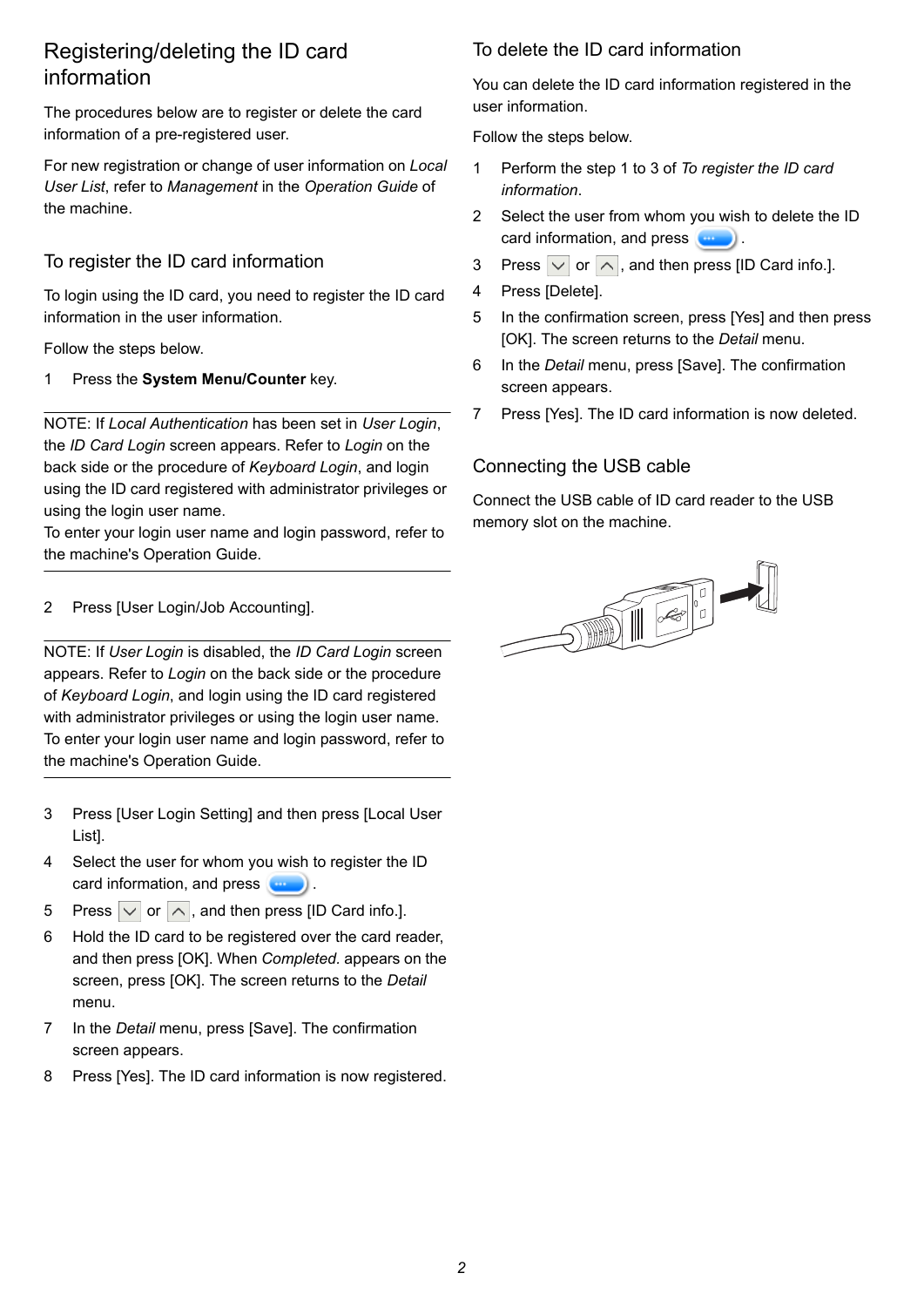## <span id="page-3-0"></span>Login

After installing the Card Authentication Kit (B) and setting User Login, *Use ID card to login.* will appear when you use the machine.

To login, hold the ID card over the ID card reading part.

Caution: Do not attempt to read two ID cards at once.

NOTE: When *Additional Authentication* is set to *Use Password*, the Login Password is entered after authentication using the ID card. For the setting procedure, refer to *[Additional Authentication](#page-4-0)*.

#### <span id="page-3-1"></span>Keyboard Login

You can login by entering the login user name and login password without using the ID card.

NOTE: You can make the login permission or prohibition setting. For the setting procedure, refer to *[Keyboard Login](#page-3-2)  [setting](#page-3-2)*.

Follow the steps below.

- 1 Select the [Menu] in the ID card login screen.
- 2 Press [Keyboard Login].
- 3 Enter the login user name and login password, and then press [Login].

NOTE: To return to the ID Card Login screen, press [ID Card Login].

### Logout

After completing the procedure, press the **Logout** key on the control panel.

## <span id="page-3-2"></span>Keyboard Login setting

You can make the Keyboard Login permission or prohibition setting.

Follow the steps below.

1 Press the **System Menu/Counter** key.

NOTE: If *Local Authentication* has been set in *User Login*, the *ID Card Login* screen appears. Refer to *[Login](#page-3-0)* or refer to the procedure of *[Keyboard Login](#page-3-1)*, and login using the ID card registered with administrator privileges or using the login user name.

2 Press [User Login/Job Accounting].

NOTE: If *User Login* is disabled, the *ID Card Login* screen appears. Refer to *[Login](#page-3-0)* or refer to the procedure of *[Keyboard Login](#page-3-1)*, and login using the ID card registered with administrator privileges or using the login user name.

- 3 Press [User Login Setting]  $\rightarrow$  [ID Card Setting], and then press [Keyboard Login].
- 4 Press [Permit] or [Prohibit].
- 5 Press [OK].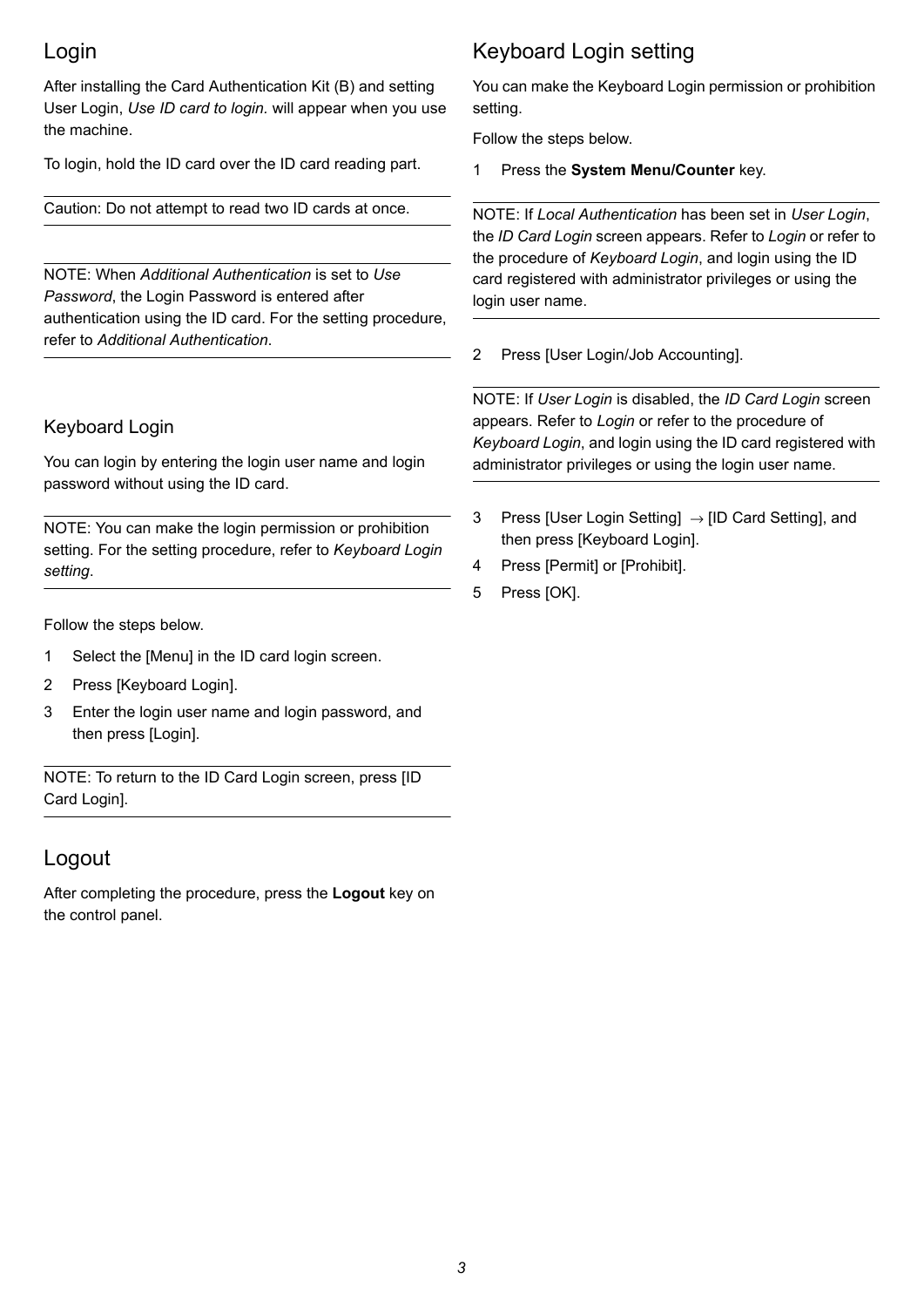## <span id="page-4-0"></span>Additional Authentication

This sets whether or not to require the entry of a Login Password after authentication using an ID card. When set to *Use Password*, the Login Password entry screen is displayed after the ID card is authenticated.

Follow the steps below.

1 Press the **System Menu/Counter** key.

NOTE: If *Local Authentication* has been set in *User Login*, the *ID Card Login* screen appears. Refer to *[Login](#page-3-0)* or refer to the procedure of *[Keyboard Login](#page-3-1)*, and login using the ID card registered with administrator privileges or using the login user name.

2 Press [User Login/Job Accounting].

NOTE: If *User Login* is disabled, the *ID Card Login* screen appears. Refer to *[Login](#page-3-0)* or refer to the procedure of *[Keyboard Login](#page-3-1)*, and login using the ID card registered with administrator privileges or using the login user name.

- 3 Press [User Login Setting]  $\rightarrow$  [ID Card Setting], and then press [Additional Authentication].
- 4 Press [Off], [Use Password] or [Use PIN].

NOTE:To use PIN code authentication, you must enable network authentication and set the server type to [Ext.]. For details, refer to the machine's Operation Guide.

## Responding to Error Messages

If the panel displays any of these message, follow the corresponding procedure.

| <b>Error Message</b>                                             | <b>Corrective Actions</b>                                                                                                                                                                                                                                              |
|------------------------------------------------------------------|------------------------------------------------------------------------------------------------------------------------------------------------------------------------------------------------------------------------------------------------------------------------|
| Cannot recognize.                                                | Make sure your ID card has been<br>registered.                                                                                                                                                                                                                         |
| <b>This ID card is</b><br>already registered to<br>another user. | Your ID card has already been<br>registered. Change it to another ID<br>card.                                                                                                                                                                                          |
| Cannot read data in<br>this ID card.                             | In registration process, the ID card<br>information was not read correctly. Hold<br>again the ID card over the ID card<br>reading part.<br>If the same message still appears, the<br>ID card may not be compatible with this<br>product. Change it to another ID card. |